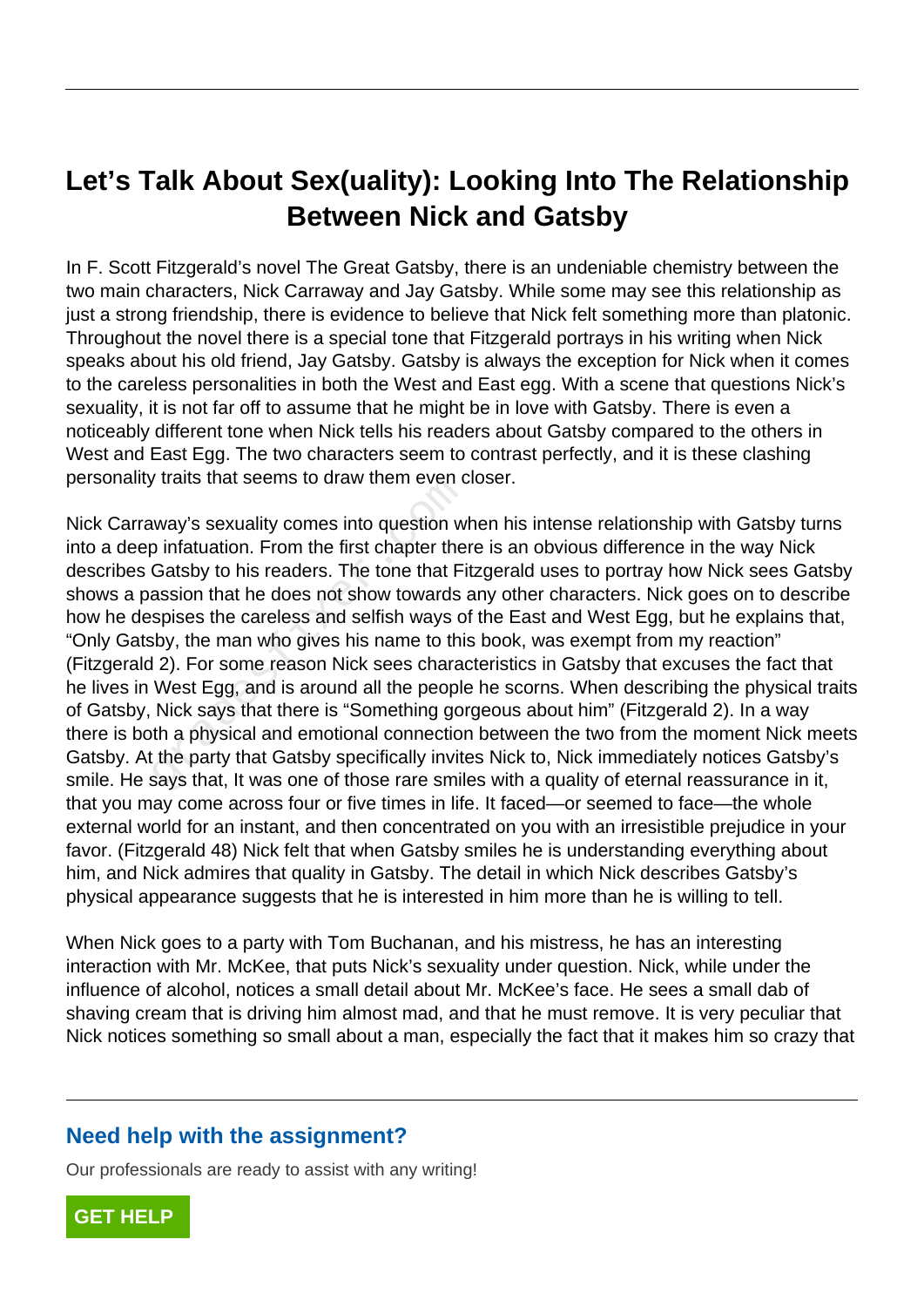he has to remove it. Nick waits until Mr. McKee is dozing off to go over and wipe it off instead of just telling Mr.McKee that it is there. Nick describes Mr. McKee as a "pale, feminine man" (Fitzgerald 30), and he is attracted enough to this "feminine" man enough to feel comfortable wiping shaving cream off his face. During this whole scene at a party, Fitzgerald has put in little effort to establish Nick as purely a straight male. Even with the distraction of Tom's mistress' sister, Catherine Wilson, Nick seems to be more fascinated with the male in the room as it gets later into the evening. It is also to be brought up again that Nick was highly intoxicated, and in many cases alcohol makes people less inhibited. Even at the end of the chapter there is something suspicious about the scene Nick describes. He says that Mr. McKee was, "…sitting up between the sheets, clad in his underwear, with a great portfolio in his hands" (Fitzgerald 38). Even if Mr. McKee wanted to show his portfolio to Nick he didn't need to be almost naked to do so. This whole chapter causes a lot of speculation that Nick is confused with his sexuality. There is also many critics that believe that Nick has a very confusing sexuality.

There is a distinct contrast in how Nick describes female characters compared to how he describes males. The amount of detail Nick pours into his descriptions allows readers to see deeply into every one of the characters, but yet there is still a noticeable difference in the effort he uses to describe the male characters. Even when Nick describes his significant other, Jordan Baker, there is a lack of passion in his tone. He says that she is, ...a slender, small-breasted girl, with an erect carriage which she accentuated by throwing her body backward at the shoulders like a young cadet. Her grey sun-strained eyes looked back at me with polite reciprocal curiosity out of a wan, charming discontented face. (Fitzgerald 11)Nick and Jordan are together for most of the novel, but yet this is just about the extent of what is said about her. Nick never goes into any more details about her physical appearance, but when Nick talks about Gatsby's appearance and personality he throws in a certain fire or passion in the words he uses. Some of the words include "gorgeous," "extraordinary," and "romantic" (Fitzgerald 2). Not once did he use such powerful words to describe any other characters, not even women that he seems to be in a "relationship" with. Nick cannot help but describe Gatsby in a more vivid way because he admires Gatsby more than anyone else, and notices more details about him. nales. The amount of detail Nick pours<br>above the characters, but yet the describe the male characters. Even w<br>re is a lack of passion in his tone. He s<br>ect carriage which she accentuated by<br>ig cadet. Her grey sun-strained

Even a critic from The Atlantic notices that it is odd that Nick never seems to notice Tom's mistress. He says that, "In the book, he recognizes her appeal, but seems unmoved or even disgusted by it" (Berlatsky). It is not a coincidence that multiple people notice this glitch in Nick's descriptions. Also taking into account that Nick is remembering this summer from the past, it is possible that he only remembers specific details about Gatsby because of the strong feelings he had for him. There are many reasons for Nick to feel so strongly about Gatsby even though they were so different. The qualities that they see in each other are the qualities they wish they had themselves. That is why Nick is so curious and intrigued by Gatsby. John Henry Raleigh wrote an article about these differences and said that, "...the bond between them reveals that they are not opposites but rather complements…" (103). The phrase "opposites

### **Need help with the assignment?**

Our professionals are ready to assist with any writing!

**[GET HELP](https://my.gradesfixer.com/order?utm_campaign=pdf_sample)**